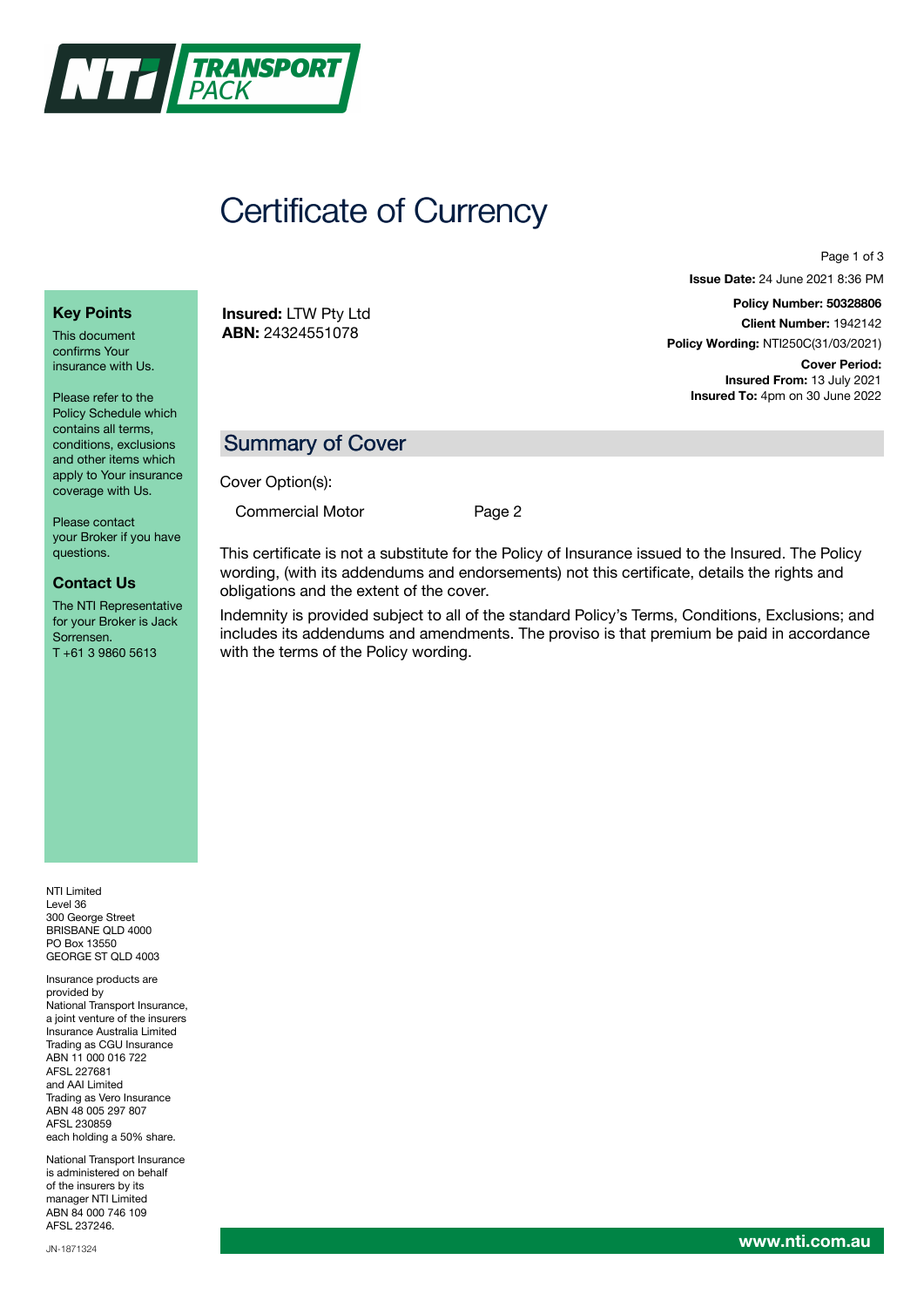

### <span id="page-1-0"></span>Product 1: Commercial Motor

Occupation - What You Do: Landscaper

#### **ITEMS**

You have advised us of the following items and details:

| <b>ITEM 1</b> - 2006 Isuzu Rigid Truck Tray Body<br><b>Engine: 6HK1439999</b> |                                                                            |                             |                                                 |               |  |  |  |  |
|-------------------------------------------------------------------------------|----------------------------------------------------------------------------|-----------------------------|-------------------------------------------------|---------------|--|--|--|--|
| Section 1 - Details of Item                                                   |                                                                            | <b>Sum Insured</b>          | Radius                                          | <b>Excess</b> |  |  |  |  |
| Occupation - What You Do:                                                     | Landscaper                                                                 | \$80,000                    | 200km                                           | \$1,100       |  |  |  |  |
| Accessory:<br>(Included in the Sum Insured)                                   | 2006 HIAB 122B-3 Hi Duo                                                    | \$30,000                    |                                                 |               |  |  |  |  |
|                                                                               | Working Accessories are only covered whilst in or on the Insured Property. |                             |                                                 |               |  |  |  |  |
| Section 2 - Limit of Indemnity                                                |                                                                            |                             |                                                 |               |  |  |  |  |
| Non Dangerous<br>Dangerous Goods and Diesel                                   |                                                                            | \$50,000,000<br>\$2,500,000 | (Applies to a registered<br>Motor Vehicle only) |               |  |  |  |  |

| <b>Serial: TBA000</b><br><b>ITEM 2</b> - 2015 Kubota U55-4 Earthmoving Plant Excavator |                                                                               |                                          |                                                 |               |  |  |  |  |
|----------------------------------------------------------------------------------------|-------------------------------------------------------------------------------|------------------------------------------|-------------------------------------------------|---------------|--|--|--|--|
| Section 1 - Details of Item                                                            |                                                                               | Sum Insured                              | Radius                                          | <b>Excess</b> |  |  |  |  |
| Occupation - What You Do:                                                              | Landscaper                                                                    | \$89,500                                 | AusWide                                         | \$895         |  |  |  |  |
| Accessory:<br>(Included in the Sum Insured)                                            | Sieve Bucket<br>hydraulic log grapple<br>Set 4 Digging Buckets<br>Pick Digger | \$3,000<br>\$5,500<br>\$4,000<br>\$2,000 |                                                 |               |  |  |  |  |
|                                                                                        | Working Accessories are only covered whilst in or on the Insured Property.    |                                          |                                                 |               |  |  |  |  |
| Section 2 - Limit of Indemnity                                                         |                                                                               |                                          |                                                 |               |  |  |  |  |
| Non Dangerous<br>Dangerous Goods and Diesel                                            |                                                                               | \$50,000,000<br>\$2,500,000              | (Applies to a registered<br>Motor Vehicle only) |               |  |  |  |  |

Insurance products are provided by National Transport Insurance, a joint venture of the insurers Insurance Australia Limited Trading as CGU Insurance ABN 11 000 016 722 AFSL 227681 and AAI Limited Trading as Vero Insurance ABN 48 005 297 807 AFSL 230859 each holding a 50% share.